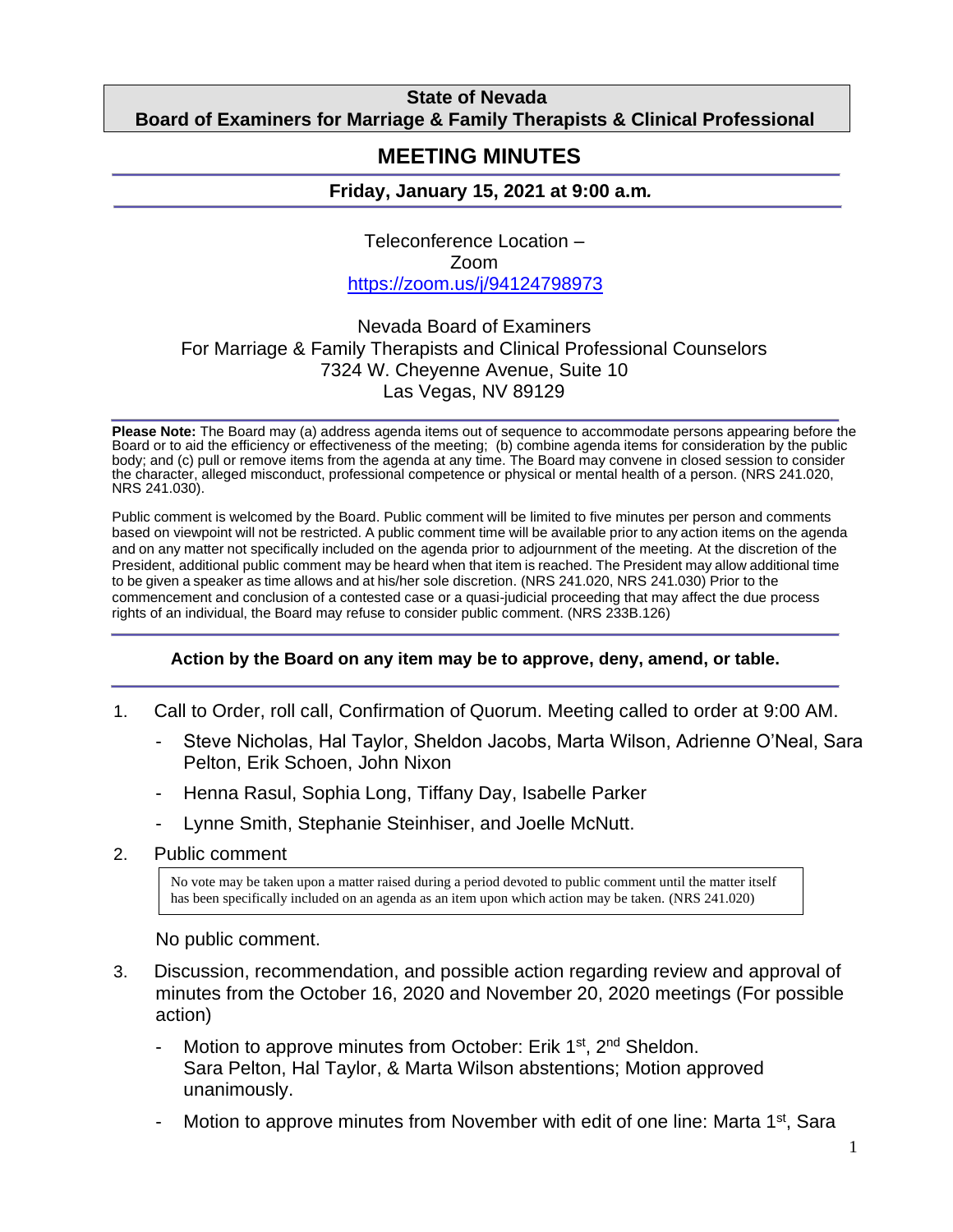- 2<sup>nd</sup>. Sheldon abstained. Motion approved unanimously.
- 4. Board consideration of Consent Decree in the matter of Patricia Delgado, Case No. NV19MFT001 (For discussion/possible action)
	- Henna: please open the email with the Consent Decree now. I will give you time to review the documents (pause while board members read the Consent Decree).
	- Adrienne O'Neal abstains; my significant other is the lawyer on this case
	- Henna: this is a settlement and any questions should be pertaining to the four corners of these documents. This has been negotiated fairly and represents terms consistent with previous discipline situations.
	- Hal: so let me ask this. I know there are underlying facts, I know that that this has been carefully negotiated. And by the way, I like the continuing education portion of this. Is there anything else that you would care to tell us in terms of the disclosure? I mean, we're talking about a reprimand. And clearly, I'm assuming it was a somewhat limited situation, but I don't know how much you want to disclose.
	- Henna: yes, I always try to negotiate fairly. It's not to punish and I take into consideration other factors that have not come before you. I believe this is fair. And I also like to maintain consistency with previous decisions that the board made in similar situations.
	- Motion to approve consent decree as written: Erik 1<sup>st</sup>, Sara 2<sup>nd</sup>. Adrienne abstains; motion approved unanimously.
- 5. Disciplinary hearing on Complaint and Notice of Hearing in the Matter of Amanda Parsley, Case No. NV18MFT012. This agenda item may include review and consideration of any motions (For possible action)
	- Henna: I would like to confirm that all people involved in this are present. Board counsel, Sophia Long, are you present?
	- Sophia: present
	- Henna: I see that Stephanie Steinhiser and Lynne Smith are present. Steve, you will be seeking guidance from Sophia since I am the prosecutor in this matter. Former licensee is not present. Exhibits are confidential until they are submitted by Steve.
	- Henna: President and members of the board, I represent the State of Nevada in this matter and the State has filed a complaint to discipline Miss Amanda Parsley (aka Amanda Miller) regarding her Marriage and Family Therapy Intern license. Miss Parsley held an MFT Intern license in Nevada at all times relevant to this complaint. As such, she was charged with certain serious responsibilities as specified in both the Marriage and Family Therapist Act and its corresponding regulations and codes of ethics. The evidence will show that Miss Parsley failed to meet these responsibilities while working at a group home for sexually trafficked women during the month of July of 2018. More specifically, while working at the group home, Miss Parsley allegedly engaged in sexually suggestive and inappropriate advances towards a resident. It is further alleged that Miss Parsley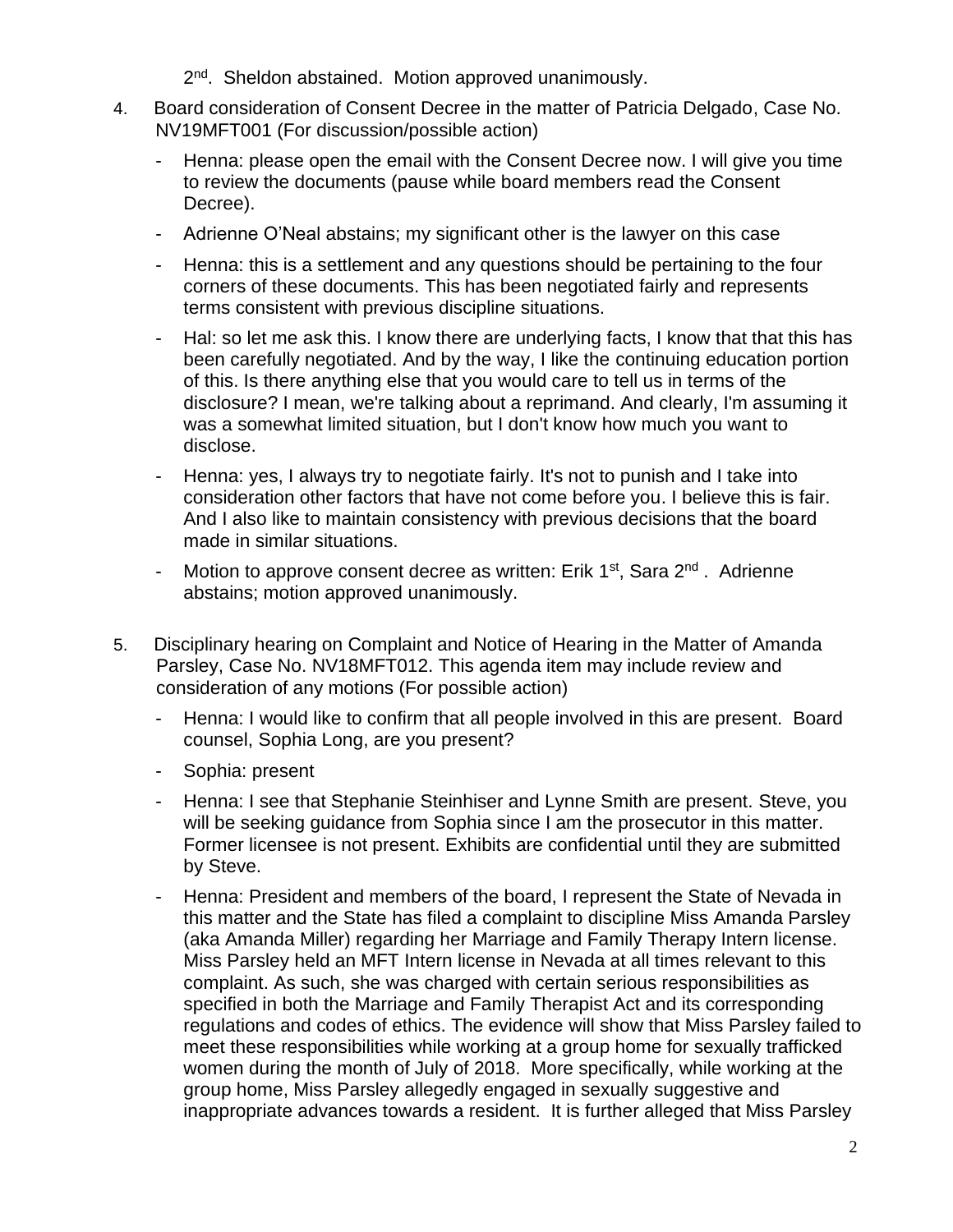failed to include relevant session notes for this resident to have in her treatment file.

- Henna: Consequently, Miss Parsley's failure has caused potential for harm to home residents and has compromised public health and safety. The State then has filed a complaint alleging that grounds of disciplinary action exist apart from any other compliance with the marriage and family therapy intern standards of conduct by Amanda Parsley.
- Henna: The first allegation as alleged in the complaint we will review shortly. That will be Exhibit one. This exhibit states that Miss Parsley used her relationship with a client to further her own personal interests. The second allegation states that Miss Parsley failed to maintain professional boundaries with clients. The third allegation pertains to Miss Parsley failing to prepare and maintain in a timely matter, a record of her clients. The fourth allegation that the State is making is that Miss Parsley did not comply with the provisions of Chapter 641A of NRS and all other applicable federal laws and regulations. The fifth allegation alleges that Miss Parsley did not serve her clients with professional skill and competence. The sixth allegation states that Miss Parsley influenced or attempted to influence her client in a manner that could reasonably be anticipated in her deriving benefits of an unprofessional in nature from the client during the time that the client was receiving counseling from her. The seventh allegation states that Miss Parsley entered or attempted to enter into a close relationship with the client during the professional relationship between her and the client. Finally, the eighth allegation states that 1) Miss Parsley abused her power in a therapeutic relationship, 2) engaged in exploitation of her client. Please be advised that Miss Parsley was given proper notice for this hearing. She was sent the complaint and notice of hearing via certified and regular mail on December 1, 2020.
- Henna: Board president, if there are no objections, I would like to submit at this time Exhibits 1 through 12, 12 was just added today. So, the packet and additional exhibit can be sent to Steve. Steve will proof them and then say so submitted if they are okay.
- Steve: I do approve of these exhibits, please send them to our Board members. Hearing proceeds.
- Henna: Members of the board, thank you for your time this morning.

I would like to take a brief moment to summarize what we've heard from witnesses and seen from the exhibits. Dr. Smith is the custodian of records. She personally told us that Miss Parsley was licensed by the board during the time she engaged in the above violating behavior and that her license is currently no longer. Ms. Steinhiser, who is the investigator for the board, told us that the accusations were submitted and received by the board relative to the time when Miss Parsley was practicing as a licensed marriage and family therapist intern. The allegations set forth in the accusation were sent in a letter sent by the court to Miss Parsley on or about July 7th, 2020. No response was received from Miss Parsley. We also heard from Miss Parsley's former supervisor, who detailed Miss Parsley's concerning behavior.

So, that should be taken into consideration as well. And she is the one who filed the formal complaint. Consequently, there is, I believe, a sufficient amount of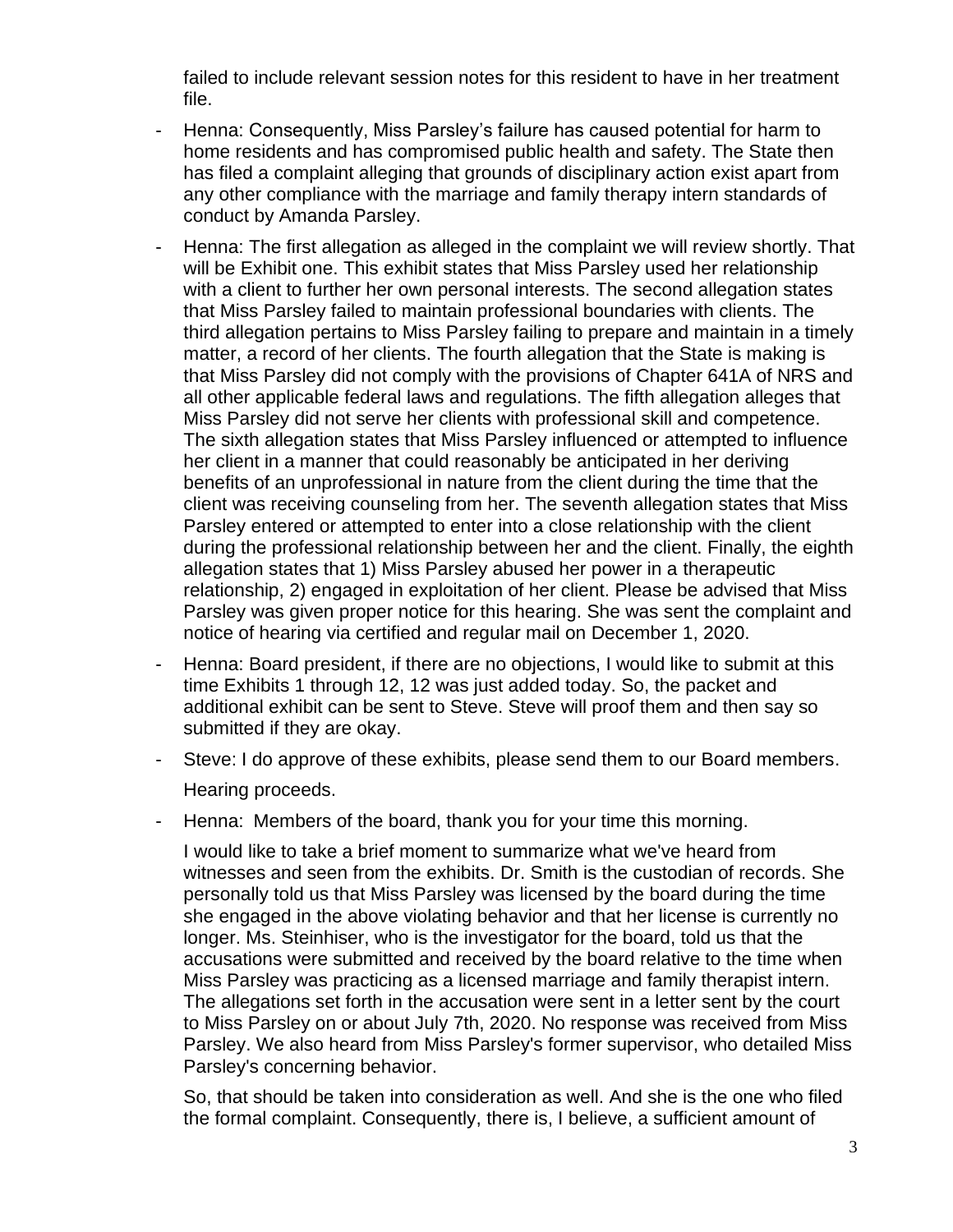evidence to establish that Miss Parsley is in violation of NRS 641 A. 310 and specific sections are outlined in the complaint in this hearing, which is exhibit one, NAC 641 A.243 and NAC 641 A.247 and NAC 641 A.252. Based on the foregoing, I asked the board to find this person guilty of counts one through eight as specified in the complaint Notice of Hearing, as stated. And I further ask that the board take the following actions against Miss Parsley. One, should Miss Parsley choose to reapply for her intern license, she would be required to meet all requirements for internal licensure in place at the time. The application will then be brought before the board for consideration of her application. Should the board decide to license Miss Parsley after reviewing the application at a public board meeting, it should place the following restrictions upon her intern license. And it would be as follows: the respondent would be placed on probation during the time of her internship with the following conditions. And I believe the internship is three years, if I'm correct, Stephanie, Lynne. Yes, okay. And the conditions are as follows: this is with regard to probation; she waved her right to petition for early termination and modification of probation. She would obey all federal, state, and local laws and regulations governing the practice of marriage and family therapy interns. Respondent shall complete six board approved continuing education courses in the area areas of ethics and boundaries and scope of practice.

Such continuing education shall be completed during the period of probation and Respondent, which is Miss Parsley, will be responsible for all costs of the continuing education. Upon successful completion of the continuing education, she must send the certificate of completion to the board within 30 days of completing the course. Respondent would only be allowed to work in an agency setting that does not specialize in crisis or trauma. Respondent shall, at all times, while on probation, maintain an active current intern license with the board. If the board chooses to do so, they may impose a fine in any amount they deem fit pursuant to 641A.320. I would also ask for recovery of attorney's fees and costs and as of yesterday 5 PM, it was three thousand seven hundred fifty dollars and ninety-four cents. But then we would add the costs to the length of time of this hearing for me and Sofia. And our rate is one hundred fifty-four dollars and thirtysix cents per hour. The fine and or attorney's fees would become due within 90 days from the board's order. Any actions would be reported to the NPDB reporting bank, any and any other national databank that is required by law, as I believe the legislature also requires reporting discipline matters. And failure to satisfactorily complete the terms of the order within the probationary period shall constitute a violation of probation, and her license would be suspended immediately.

- Steve: I move to approve the slate of disciplinary measures to also include a maximum fine of five thousand dollars and a forensic psychological evaluation conducted by a board approved clinician.
- Hal: I second the motion.

Motion approved unanimously.

6. Tiffany Day petitions the board to consider issuing her a new CPC Internship (For discussion/possible action)

Steve: thank you for coming back after dealing with the technical issues from last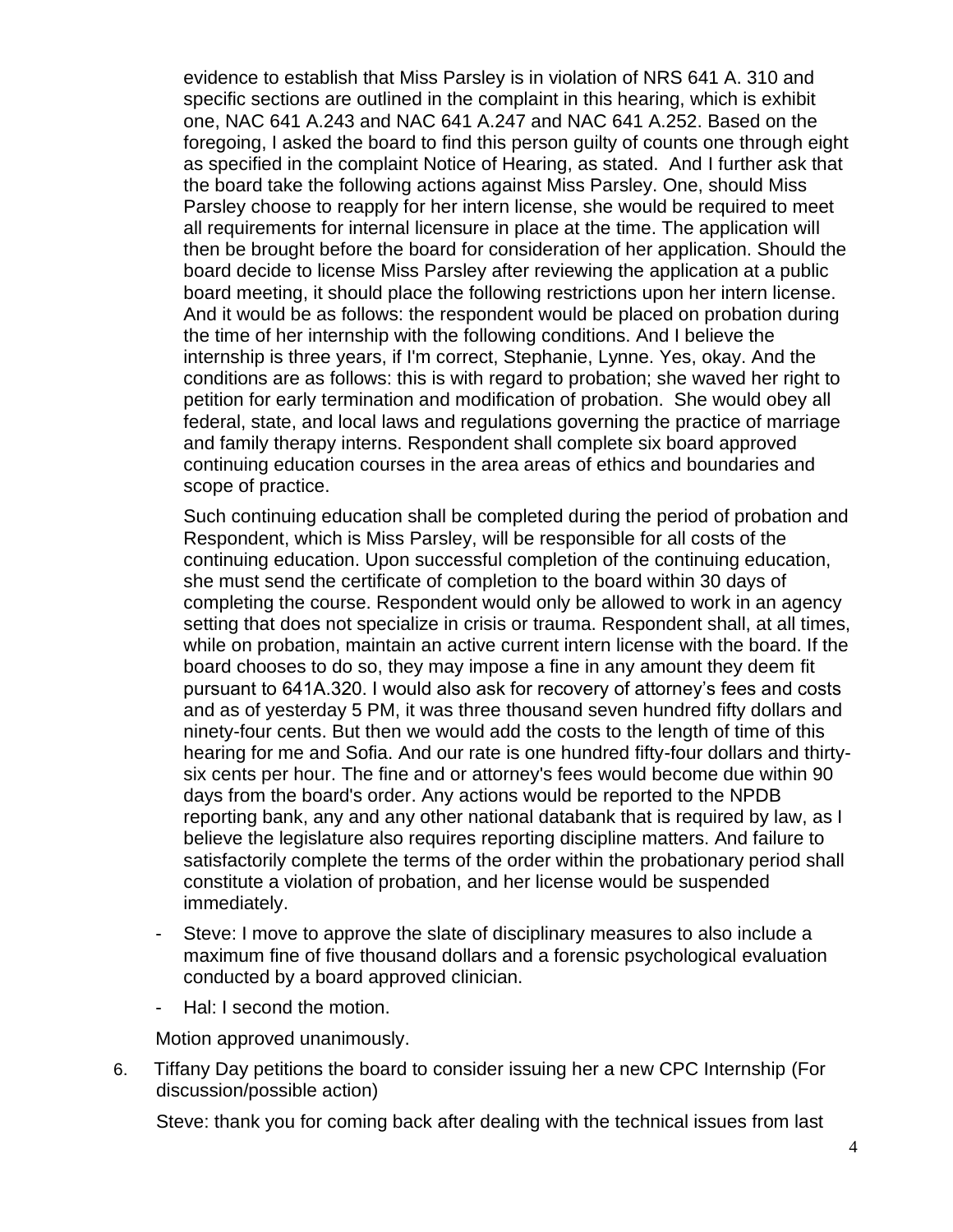month. Please tell us why you are here today.

Tiffany: In 2017, I was working for an agency. I was the only therapist there and I was seeing about 33 clients per week. I was behind on my case notes. Medicaid was called in by a family so I got in trouble for not completing my notes, the facility got in trouble, too.

Steve: What have you been doing since your license has lapsed?

Tiffany: I started a second master's in social work. And I am working as a neuropsychologist, a technician for an agency as I just deal with people that struggle with mental disorders. And so that's what I've kind of been doing. And I've been in a school, I worked in a school district as a mental social work assistant.

Erik: was the agency found guilty of Medicaid fraud?

Lynne: yes.

Erik: what have you learned from this? What would you do differently?

Tiffany: I would complete my notes the same day and I also know now that I need to pay attention to what other people are doing with my license and my NPI number.

Hal: \$1,129 is a small sum, my concern is that the AG's office description is different than yours?

Tiffany: When they came in and asked for the files, I asked the owner for some information and that is when I found out what she was doing. We were moving into another building so some of the records got lost and so I needed to ask her about that.

Sara: did you handle the files?

Tiffany: I had my own notes and then notes that I gave to the owner.

Steve: Where was your primary supervisor during all this?

Tiffany: I was so busy that I did not see my supervisor often.

Steve: It is your responsibility as an ethical practitioner to seek supervision and consultation regularly, but, in addition, it is the responsibility of the Primary Supervisor to mentor and walk with people in situations that they haven't gone through before. I see both sides of that. Do the other board members want to offer questions or comments? (Pause) Board members let's discuss potential outcomes and directions then.

Hal: what is your plan moving forward?

Tiffany: I would like to get my intern license back and then will be promoted at my job to do counseling. I would like to finish what I started. I've sort of maintained in the field. I just don't want to let all of that hard work go to waste. And I feel like this is my purpose. If I could just put that to the side and I could feel like I'm a therapist. It feels like it is my being and I have been I've been kind of miserable a little bit. I'll say that.

Erik: Ms. Day has a new application before the Board?

Lynne: yes, the application is here

Hal: two questions: 1.) Do we grant an internship? 2.) Do we want to transfer her hours?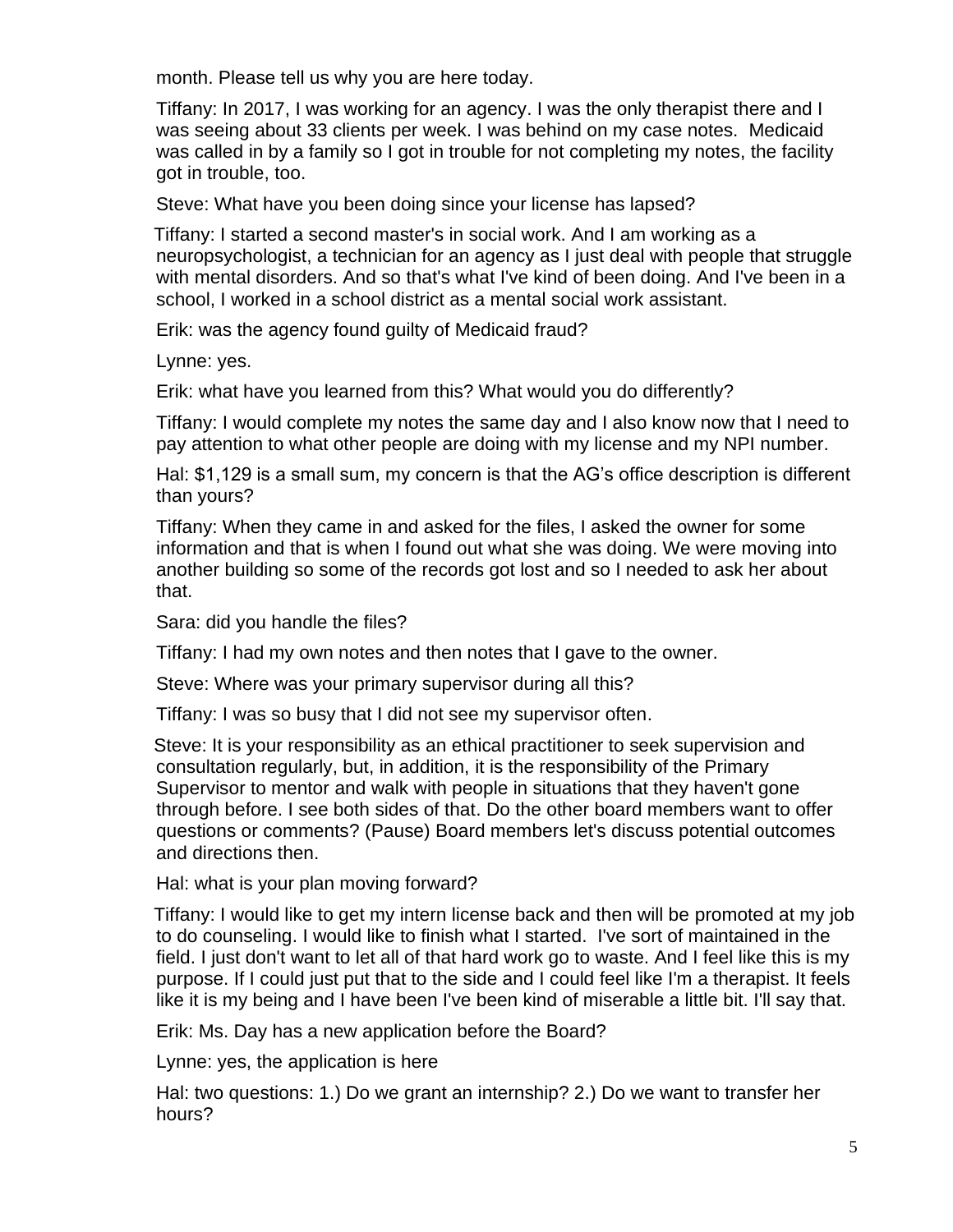Hal: have you been doing any continuing education?

Tiffany: I am in a program in Social Work. I have a year left.

Steve: I would like a very detailed plan on an internship proposal.

John: this is indicative of a supervisor not being in the same place as the intern. This is high volume and low oversight.

Steve: it is my recommendation that we have you come back and present a very detailed internship plan. We will table this item until next month.

Erik: the plan should include a supervision plan

- 7. Review/Decision regarding the following licensees who have petitioned the Board to be Primary Supervisors for Marriage and Family Therapist (MFT) and Clinical Professional Counselor (CPC) Interns: (For possible action)
	- David Allred Motion to approve David as a Primary Supervisor: Erik 1<sup>st</sup>, 2<sup>nd</sup> Sheldon. No abstentions: Motion approved unanimously.
	- James Balmut Motion to approve James as a Primary Supervisor: Erik 1<sup>st</sup>, 2<sup>nd</sup> Marta. No abstentions: Motion approved unanimously.
	- Balance of Primary Supervisor candidates: Motion to approve Stephanie Hank, Katie Infante, Carly Kramer, Brianna Marshall, Jennifer Stephenson, Jasmine Weisner, and Lisa Wilton as Primary Supervisors: Erik 1<sup>st</sup>, 2<sup>nd</sup> Sara. No abstentions: Motion approved unanimously.

| <b>Supervision Applicant</b> | <b>AAMFT Approved</b><br>Supervisor/Supervisor<br><b>Candidate or CCE</b><br><b>Approved Certificate/</b><br><b>Supervisor Course</b> | Transcript of 45-<br>hour<br>Graduate-level<br><b>Supervision Course</b> | <b>Mentor Signature of</b><br><b>Supervisory</b><br><b>Experience</b> | <b>Mentor Contract</b> |
|------------------------------|---------------------------------------------------------------------------------------------------------------------------------------|--------------------------------------------------------------------------|-----------------------------------------------------------------------|------------------------|
| <b>David Allred</b>          | No.                                                                                                                                   | Yes                                                                      | Yes                                                                   | N/A                    |
| <b>James Balmut</b>          | Yes                                                                                                                                   | N/A                                                                      | N/A                                                                   | N/A                    |
| <b>Stephanie Hank</b>        | Yes                                                                                                                                   | N/A                                                                      | Yes                                                                   | N/A                    |
| <b>Katie Infante</b>         | Yes                                                                                                                                   | N/A                                                                      | N/A                                                                   | Yes                    |
| <b>Carly Kramer</b>          | Yes                                                                                                                                   | N/A                                                                      | N/A                                                                   | <b>Yes</b>             |
| <b>Brianna Marshall</b>      | Yes                                                                                                                                   | N/A                                                                      | N/A                                                                   | Yes.                   |
| Jennifer Stephenson          | <b>Yes</b>                                                                                                                            | N/A                                                                      | N/A                                                                   | Yes                    |
| <b>Jasmine Weisner</b>       | Yes                                                                                                                                   | N/A                                                                      | N/A                                                                   | <b>Yes</b>             |
| <b>Lisa Wilton</b>           | Yes                                                                                                                                   | N/A                                                                      | N/A                                                                   | Yes                    |

8. Lynne Smith petitions the board to review and approve the September, October, and November financial statements (For discussion/possible action)

Lynne: You were sent the financial statements under separate cover. There are individual profit and loss statements for September, October, and November and then the balance sheet as of November 2020. Next, our budget-to-actual spreadsheets are the final exhibit and it shows us in pretty good shape as of November. I didn't have enough time to get all the December invoices before this meeting, so I will have that for you at our next meeting.

- Motion to approve the September, October, and November financial statements: Erik 1<sup>st</sup>, 2<sup>nd</sup> Sheldon. No abstentions: Motion approved unanimously.
- 9. Lynne Smith petitions the board to review and discuss the NVBOE Productivity spreadsheet prepared by Joelle McNutt (For discussion)

I just wanted to give Joelle credit for taking the initiative to put these numbers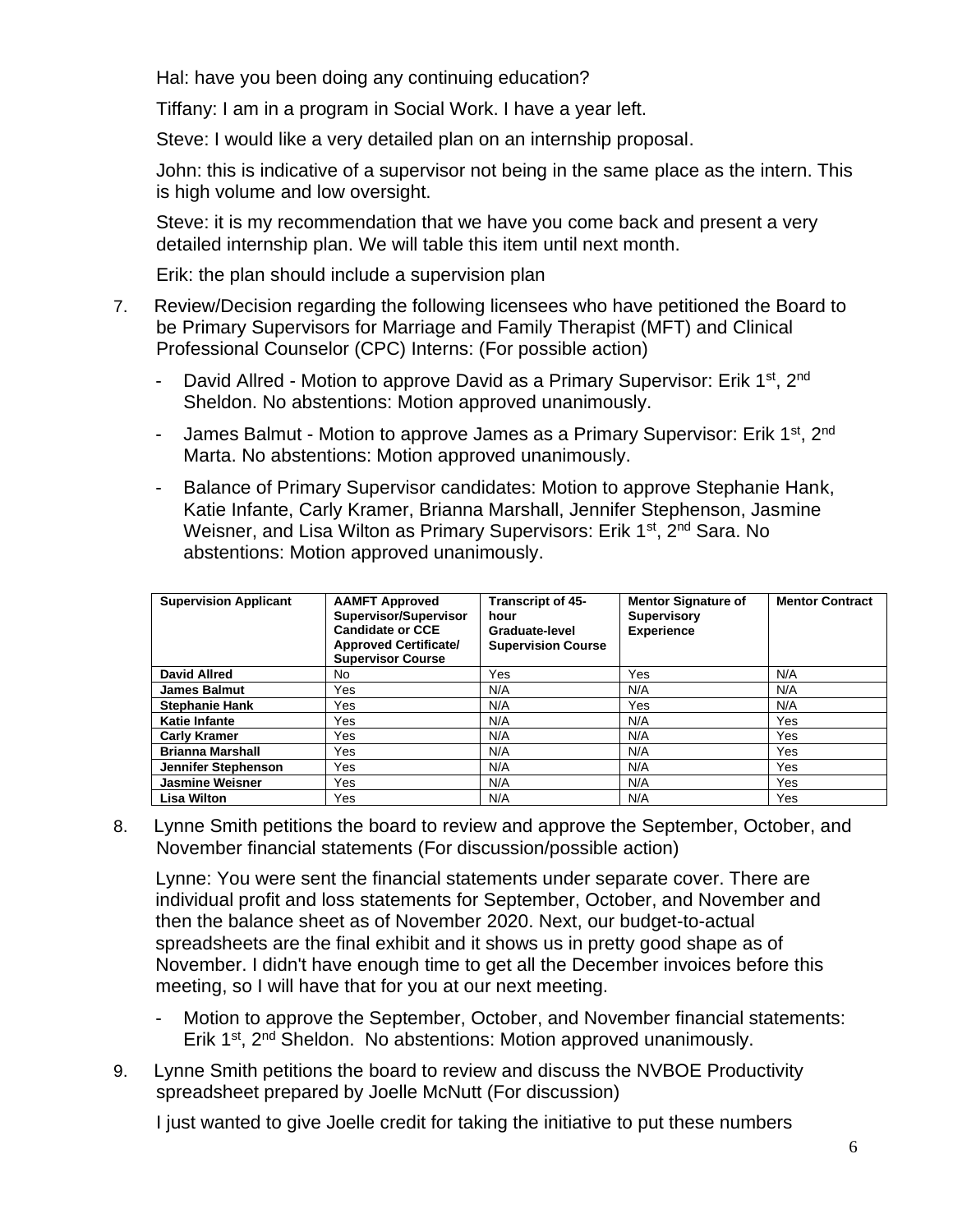together. First of all, you saw this last meeting, but this is cumulative for the calendar year 2020. And to answer Sheldon's question, we had a number of people who didn't want to get licensed in December 2019 and then have to pay \$450 in January because that was the beginning of the new biennial licensing period. So they specifically asked us to hold those applications. That is why the January numbers were high. But then if you look at June 2020, we had 68 licenses issued. So it does ebb and flow. We did license 544 individuals in the calendar year 2020. The previous year was 442 I believe, so 125% more than 2019.

Erik: remind what the R stands for?

Lynne: Reciprocity. We felt that it would be helpful to track these numbers separately.

- 10. Disciplinary Matter Recommendation for Dismissal (For possible action)
	- a. Case No. NV16MFT010
	- b. Case No. NV19MFT004

NV16MFT010: the therapist did not do anything wrong except to request a wellness check on a client from her clinic.

- Motion to approve dismissing NV16MFT010: Sheldon  $1<sup>st</sup>$ ,  $2<sup>nd</sup>$  Erik. Hal abstains: Motion approved unanimously.

NV19MFT004: the complaint was filed on a MFT but no statutes were found to be violated.

- Motion to approve dismissing NV19MFT004: Sheldon 1<sup>st</sup>, 2<sup>nd</sup> Erik. No abstentions: Motion approved unanimously.
- 11. Report from President (Advisement)

Steve: thankful for the participation today – those were robust conversations. That's what makes this board really function well with all of us contributing. So thank you today and in the future.

I'm still looking forward to the NRS and NACs matching information.

12. Report from Treasurer (Advisement)

Sara: So out of the audit, they suggested that we create a checklist for the treasurer, which Lynne already has done. Oh, thank you, Lynne (for putting it up on screen). I was going to ask you; I didn't see it in the exhibits before. Every month we're going to present this checklist. I do the sign off and it'll be for the month previous since the bank statements close at the end of the month.

Lynne: Sara has access to the payroll records for view only, so she's got full access for the original Paycheck documents. That's what she's reviewing now, as well as the bank statements and the credit card activity online with Wells Fargo.

Steve: Thank you so much, Lynne, for all this work and for streamlined process. And we're transparent - if we go back a decade or so ago, these ideas were not happening, let alone being talked about.

Erik: what about the FDIC insured amount?

Sara: it is \$250,00 per institution